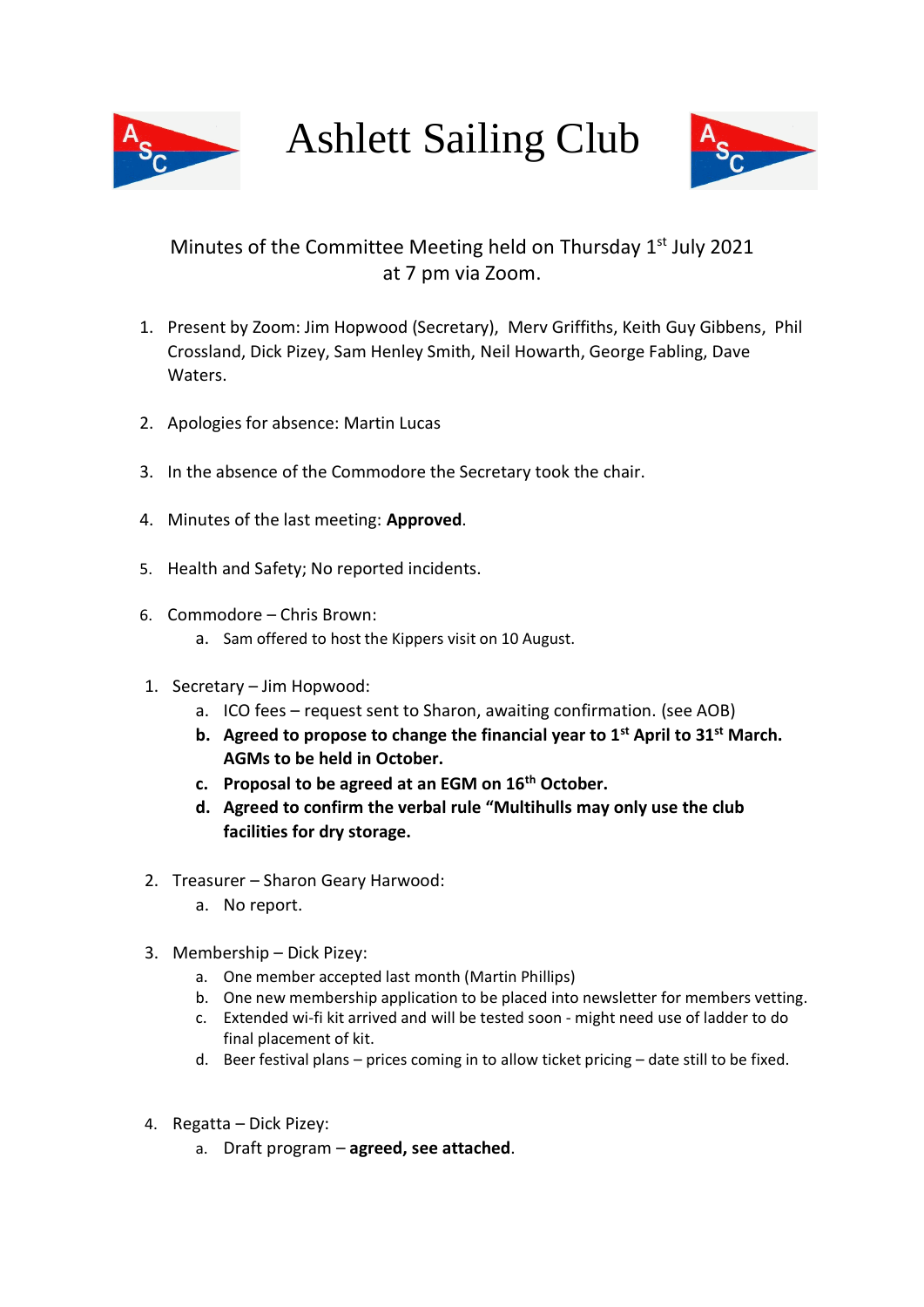- b. Prices to be published £10 per head, £5.00 for children 12 16yrs. This will cover the catering, music to be covered by club funds. **Agreed**
- c. 8 club volunteers so far
- 5. Newsletter Dick Pizey:
	- a. Words required from Chris
	- b. New member circulation
	- c. Mooring check reminder
	- d. Work parties
	- e. Regatta:
		- i. promotional details and allocation of volunteers to events
		- ii. Races
		- iii. Pontoon mooring
	- f. Club Regalia availability/process **Sharon to advise**.
- 6. Projects Phil Crossland:
	- a. Mast crane quay work to start soon.
	- b. Toilet block sub-committee developing proposals to be brought to Committee when finalised.
	- c. Regatta I've now finalised the details with the landlord of the Jolly Sailor. I've also agreed the fees and given him the timings, he will now make initial arrangements to secure a band. We have agreed the 14 day notification period. (See 19 June full message)
- 7. Pontoon and Slip Dave Waters:
	- a. Pontoon all good. Hope to clean the Slip this coming Wednesday.
	- b. Looking ahead to the Regatta day 14th Aug. A little note to all members that those who are shallow draught i.e. Drascombe boats etc, can they moor up close as possible to the club and moor both sides, rafting where possible allowing the deep draught vessels to utilise the deep parts of the Pontoon. Also possibly put out a request for members who are away from their south bank moorings over that weekend if they would allow fellow club members to use their moorings over that period?
- 8. Moorings Keith Guy-Gibbens:
	- a. Two moorings made ready for members, one now taken.
	- b. Need a date for Merv and I to use the Block Lifter to reposition a block. Might try to buoy it and use the launch to drag the block a metre or so. Save a lot of work commissioning the lifter after the long lay-off.
	- c. Short lift, scrub and return on one tide a success. Need to reinforce slip booking system.
	- d. Waiting for new mooring buoys now urgently needed.
- 9. Bosun Merv Griffiths:
	- a. Original Navigation Buoys now back on station and many thanks to Brian Cornelius and helpers for doing this and bringing the temporary buoys ashore.
	- b. Several lengths of chain were replaced on unused and neglected moorings so they can be reallocated but waiting for new buoys.